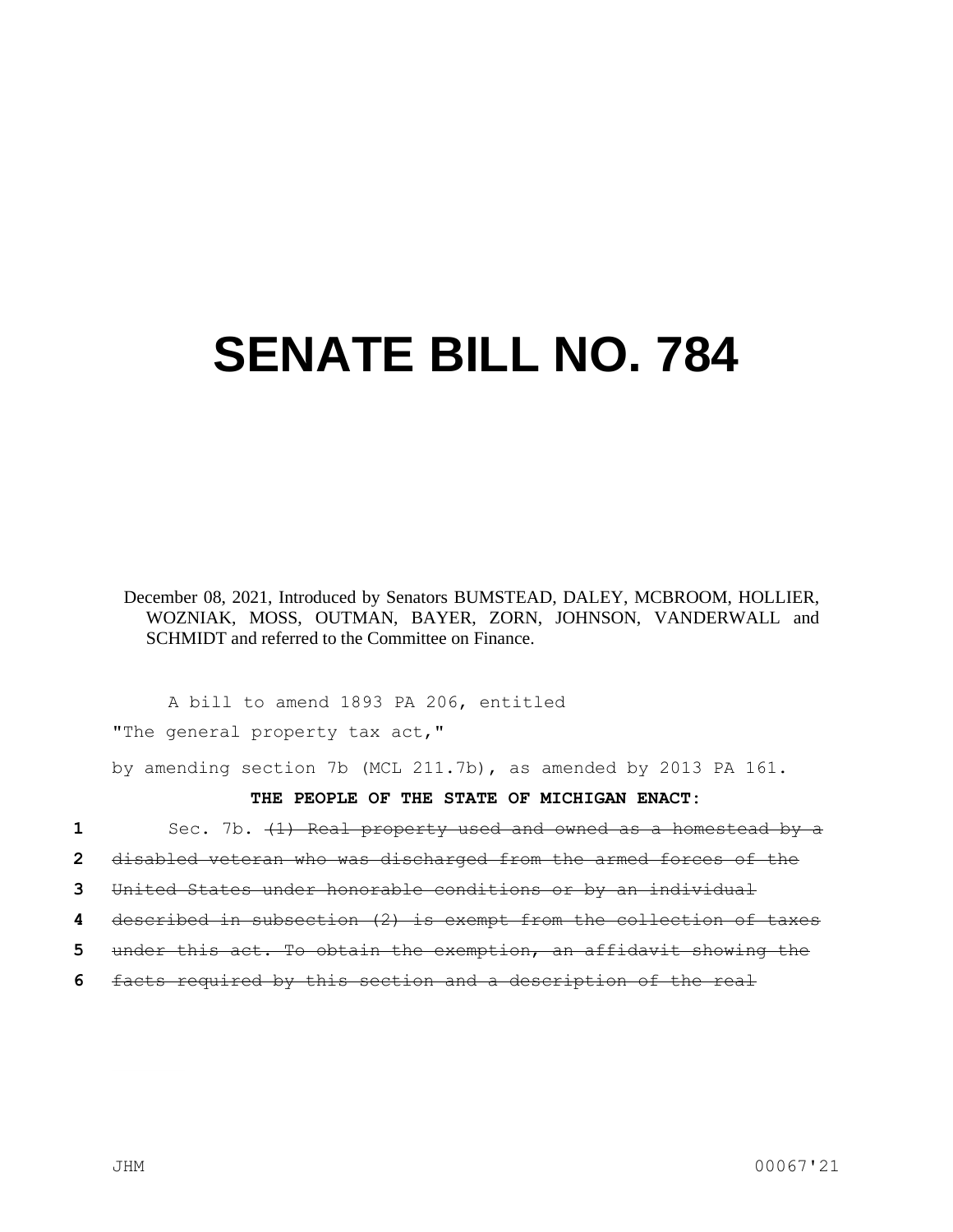property shall be filed by the property owner or his or her legal designee with the supervisor or other assessing officer during the period beginning with the tax day for each year and ending at the time of the final adjournment of the local board of review. The affidavit when filed shall be open to inspection. The county treasurer shall cancel taxes subject to collection under this act for any year in which a disabled veteran eligible for the exemption under this section has acquired title to real property exempt under this section. Upon granting the exemption under this section, each local taxing unit shall bear the loss of its portion of the taxes upon which the exemption has been granted. (2) If a disabled veteran who is otherwise eligible for the exemption under this section dies, either before or after the exemption under this section is granted, the exemption shall remain available to or shall continue for his or her unremarried surviving spouse. The surviving spouse shall comply with the requirements of subsection (1) and shall indicate on the affidavit that he or she is the surviving spouse of a disabled veteran entitled to the exemption under this section. The exemption shall continue as long as the surviving spouse remains unremarried. (3) As used in this section, "disabled veteran" means a person who is a resident of this state and who meets 1 of the following criteria: (a) Has been determined by the United States department of veterans affairs to be permanently and totally disabled as a result of military service and entitled to veterans' benefits at the 100%

- rate.
- (b) Has a certificate from the United States veterans' administration, or its successors, certifying that he or she is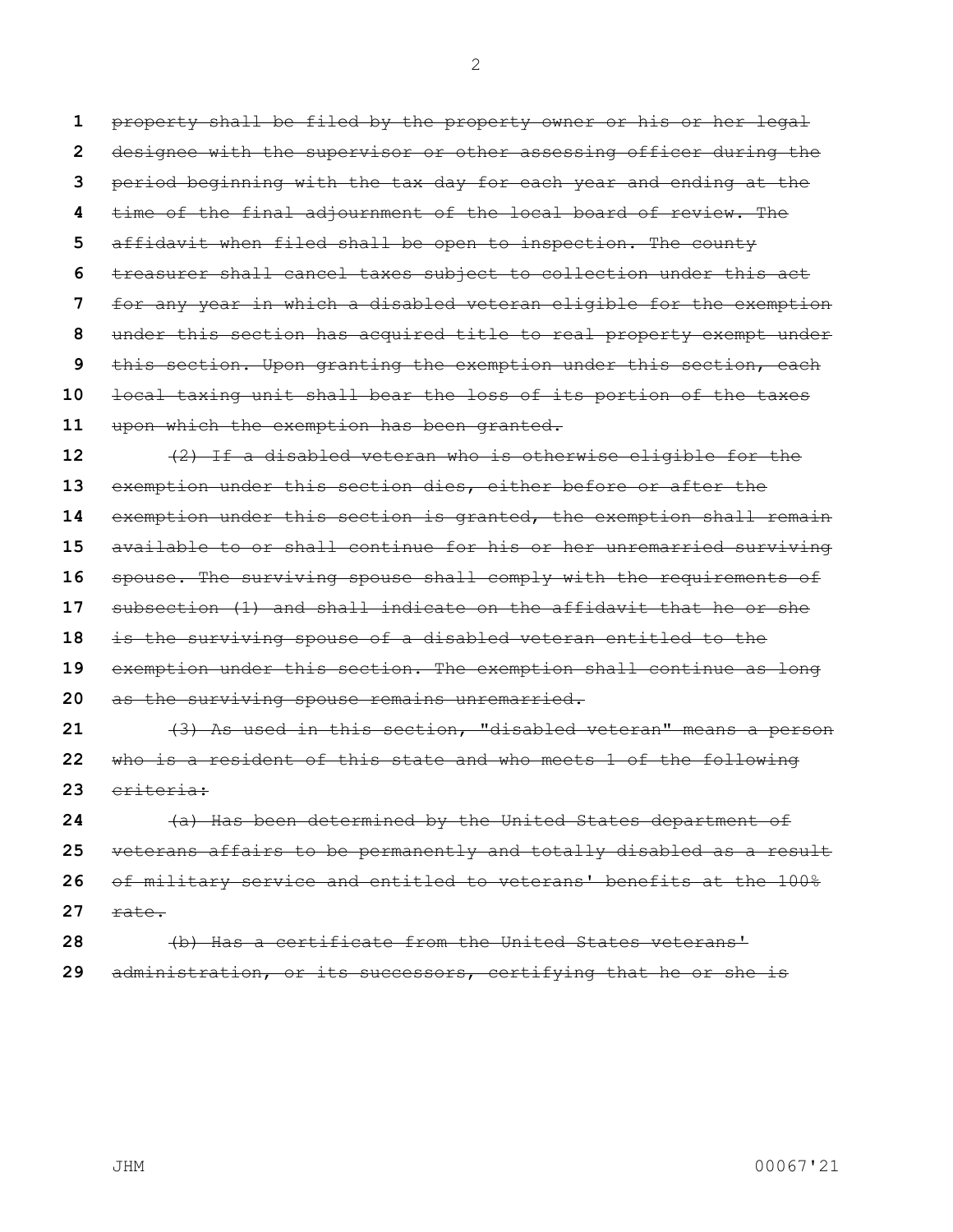receiving or has received pecuniary assistance due to disability for specially adapted housing.

 (c) Has been rated by the United States department of veterans affairs as individually unemployable.

 **(1) If a disabled veteran or the widow or widower of a disabled veteran intends to claim the homestead credit provided for in section 521 of the income tax act of 1967, 1967 PA 281, MCL 206.521, he or she shall, as required by section 521 of the income tax act of 1967, 1967 PA 281, MCL 206.521, file an affidavit with the local tax collecting unit stating that intention and describing the homestead for which the credit will be claimed. The affidavit may be filed anytime in the calendar year during which the property taxes subject to the credit under section 521 of the income tax act of 1967, 1967 PA 281, MCL 206.521, are levied. The department of treasury shall provide local tax collecting units with both of the following:**

 **(a) A form to be used for an affidavit filed under this subsection.**

 **(b) Informational materials that a local tax collecting unit shall distribute to individuals who submit affidavits under this subsection. The informational materials must explain how a claimant's affidavit will be processed and how the claimant's tax liability will be handled under subsections (2) to (5).**

 **(2) A local tax collecting unit that receives an affidavit filed under subsection (1) shall do both of the following:**

 **(a) Defer collecting any property taxes levied on the homestead during the calendar year in which the affidavit was filed until 1 of the following:**

**(***i***) This state pays those property taxes under section 521 of**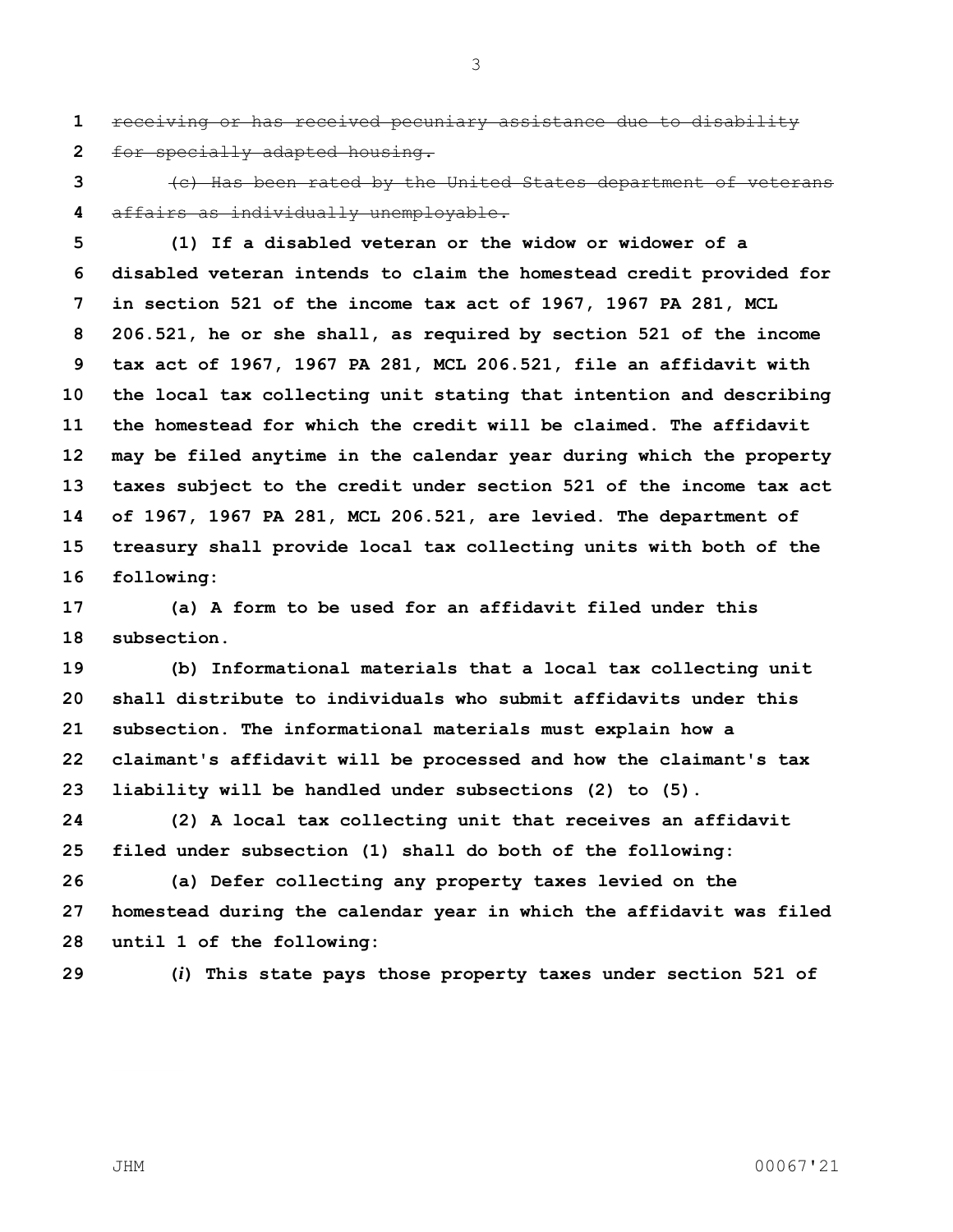**the income tax act of 1967, 1967 PA 281, MCL 206.521.**

 **(***ii***) This state rejects the claim for the credit under section 521 of the income tax act of 1967, 1967 PA 281, MCL 206.521.**

 **(b) Before February 1 of the year immediately succeeding the calendar year in which the affidavit was filed, provide the department of treasury with a copy of the affidavit and inform the department in a form and manner prescribed by the department of the amount of the property taxes deferred for the calendar year for which the affidavit was filed.**

 **(3) Except as otherwise provided in this subsection, property taxes deferred under subsection (2)(a) are not subject to penalties or interest for the period of deferment. If this state rejects the claim for the credit under subsection (2)(a)(***ii***), any unpaid balance becomes due and payable on the date of the rejection, and 90 days after the rejection any remaining unpaid balance is subject to penalties and interest consistent with this act.**

 **(4) Upon this state's payment of property taxes, or rejection of a claim for the credit, as described in subsection (2)(a), the local tax collecting unit shall provide written notification to the individual who filed the affidavit for the credit under subsection (1) of that payment or rejection, the amount of any unpaid balance due and payable under subsection (3), and the date by which that unpaid balance must be paid before it is subject to the penalties and interest described in subsection (3).**

 **(5) Payments made by this state under section 521 of the income tax act of 1967, 1967 PA 281, MCL 206.521, for property taxes collected under this act are considered taxes paid by the disabled veteran or the widow or widower of a disabled veteran. (6) As used in this section, "disabled veteran" means that**